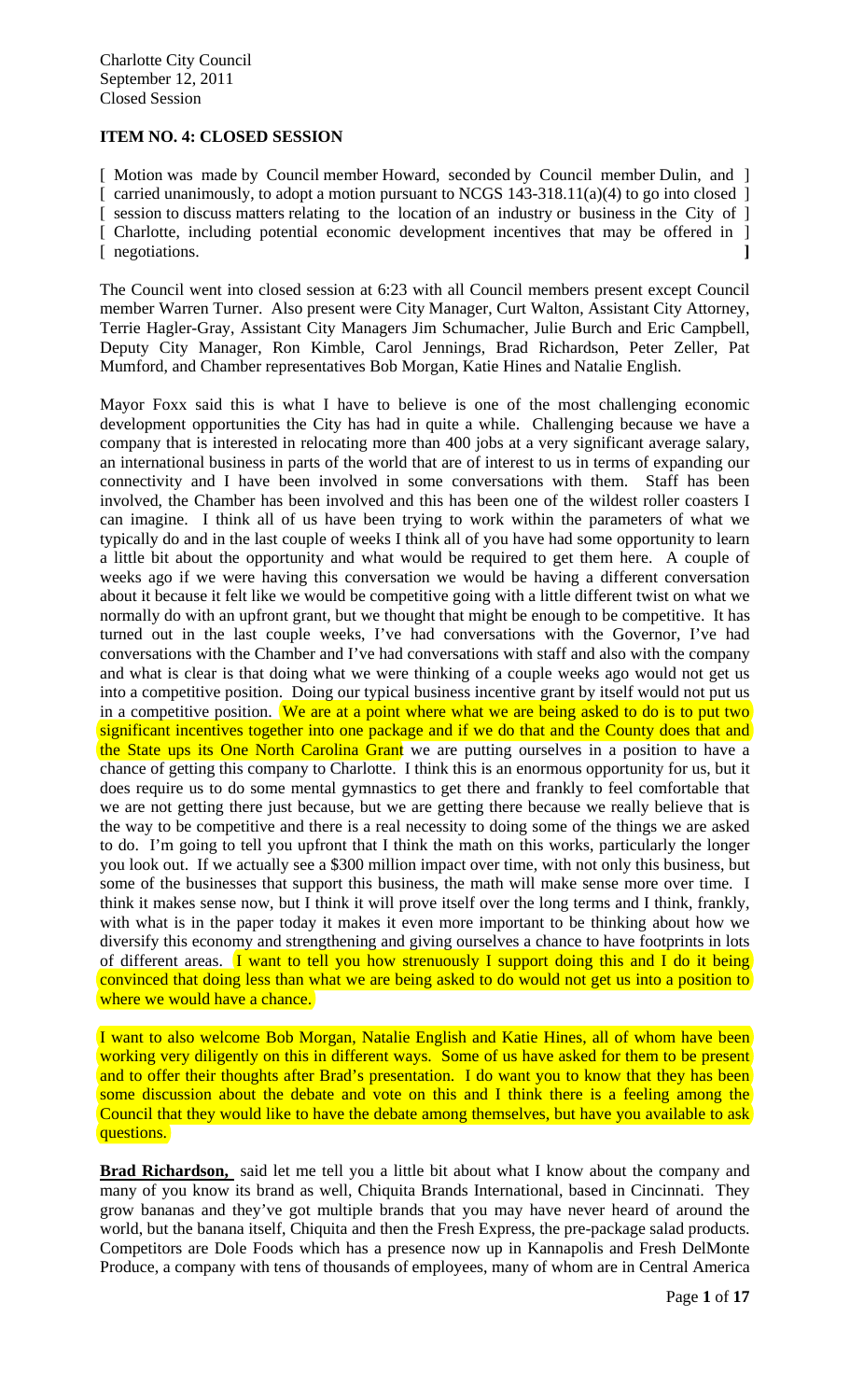as you might imagine where the production occurs. They are considering relocating their corporate headquarters. We understand there are three locations under consideration and they are listed on the screen. Here is the twist on this one. They have been very upfront in saying the thing that is driving their decision is significant upfront costs. That has been the communication to me and to the folks at the Chamber and the County as well.

Council member Dulin said is this being recorded?

Mayor Foxx said yes, this is being recorded and will become public record.

Council member Cannon said would you prefer that we ask questions as we go or would you like the presentation to be complete first and then ask questions.

Mayor Foxx said can we get through the presentation and then take questions?

Mr. Richardson said I'll be very brief. This is a lease, they used to be thinking of building a building but they are no longer doing that. It is \$14 million and they are down to two locations in our community, Center City and Ballantyne. That is not uncommon. They don't have a particular building identified in the Center City and there are three or four they are looking at. There will be 470 jobs, most of which are local. They will relocate 90 families to Charlotte. We also understand there are 50 contract positions. These are outsourced contractors, primarily IT, accounting and legal and this is what the mentioned earlier, a very healthy average salary, \$106,000. Here is how that breaks out and this is a slide that Bob and the Chamber helped us procure from the company. It is a distribution of set jobs by salary range. The peaks will give you the distribution, many of the jobs are \$40,000 to \$50,000, \$50,000 to \$60,000 and another spike at \$100,000 to \$125,000. We can make this available to you if you can't read it, in a smaller version. The message of this slide is the \$106,000 average salary, certainly not everybody makes \$106,000. Many of them are at the lower end of the scale, but that is still at or above the local average for any job in our community. The State is working hard in concert with the City and County as well and they would like to have this project in the State. They are offering a \$16.1 million job development investment grant. Training and some tax credit opportunities. They also have a relative open ended match in the One NC Fund based on what we do and the County does. The company has requested two things, one is some money to help with upfront expenses. This is the unusual part, the bottom of the screen is the normal, the upwards just as of last week called and said if you can get us to these numbers, and we are driving toward a number and that may be different than many other projects we see. They are driving to a number and the words were, give us a really good outcome in our Board meeting. \$1.1 million for the City and \$1.1 million from the County, matched by the State and in addition to that a five-year grant at 90%. Our portion we estimate at \$275,000. That is for the \$14 million, it won't be that much likely because we haven't depreciated that number. We don't quite know how it breaks out.

Here is our recommendation tonight, one we've talked a lot about with internally, with the Chamber, with the County and earlier conversation with the company yielded an \$875,000 upfront number that would be strong, would keep us in the game is the word the company used, and we think is a good place to be in this. We want to talk to you about that tonight. The county would be asked to match that and the State would do their part to match those two amounts. We also would recommend that the Business Investment Grant at 90%, your policy says 90% in the Center City, 50% in Ballantyne and we think 90% in either case would be appropriate here. There has been some discussions about the terms and clawback. We wouldn't do anything like this unless we had some really strong clawback or refund provisions included. Here is what we would suggest. They must relocate corporate headquarters within a year of your approval of the grant, create the jobs. It is important for you to know the jobs come over three years and they break out in those numbers. We would specify that the average wage must exceed \$100,000. Here is our clawback provisions, this is a lot stronger than you would see elsewhere in our typical language, really unprecedented in strength and we think it is appropriate if we are considering upfront money. They must remain in Charlotte for no less than 10 years, maintain no less than 90% of the jobs on the payroll during all those ten years. We typically in our current program give an 80% threshold recognizing business cycles do occur in all industries. Here is what we would ask from a refund provision. If they failed to meet any of the provisions of the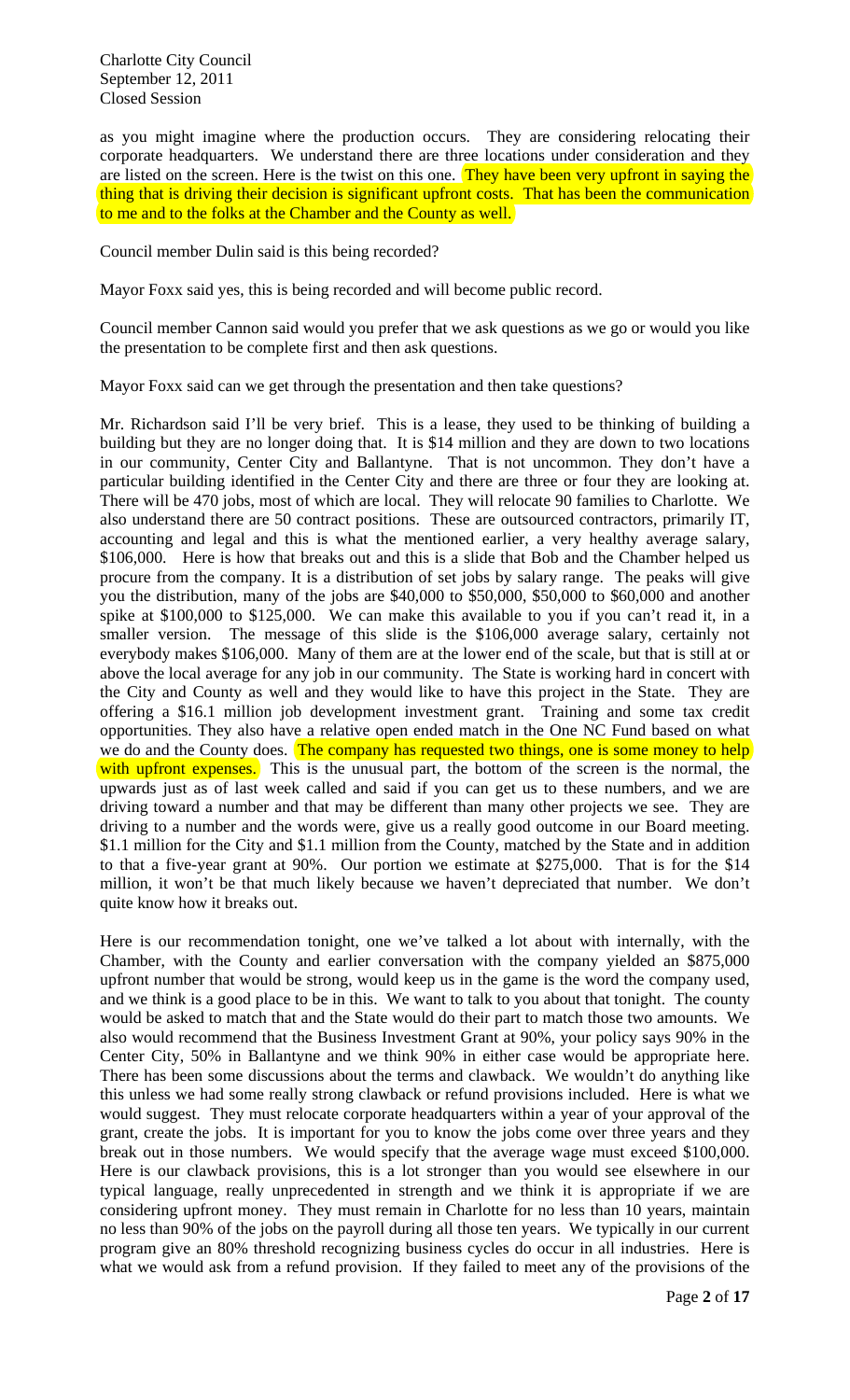grant during the first five years of the term, 2012 to 2017, all of the money that we pay them to date is refunded, then a declining percentage in the subsequent five years. If you were to choose to act tonight, if you took the staff's recommendation, this is what you would be doing. You would be indicating your intent to improve, you are not making a vote that is recorded tonight, other than you are just indicating to the company how you feel about their ask and how you feel about what the staff has said. Your intent to approve those two grants, contingent upon what I just said a few moments ago about clawbacks and investment jobs. That concludes my portion and I'm here to answer questions and I'm sure Bob and his staff is helpful. They've had direct communication with the company more so than I have so they may be able to have some comments.

Mayor Foxx said why don't we turn it over to Bob Morgan and his team and if you have some fill in, please, just whatever you want to say.

**Bob Morgan,** said thank you for what we acknowledge is an unprecedented opportunity to be with you in closed session and we don't take that lightly. It was also a great opportunity to be with you all last week and I comment all of you for taking the time to visit the companies around the City on the tour last Monday. On that tour I had an opportunity to talk with many of you individually and several of the questions that came out, I would like to try to address to fill in. Why would we do something we haven't done before for this project? We have not seen a publicly held, this company is Fortune 650 company public headquarters with all of the wealth and power that comes with the corporate headquarters. We don't see this very often. To me this is a once in a decade opportunity. I was here in the 70's when IBM came. I was here in the 80's when Royal Insurance came, in the 90's it was Goodrich. This would be transformational much like those projects. The company's costs, Brad alluded to them, \$27 million before they ever open the door in Charlotte, for severance, for the physical costs of relocation and expenditure that the CEO will have to take to his Board and that is the reason they are asking for the unprecedented help with the offset. Any of these early dollars will still, like every incentive you all ever grant, be performance based. If the jobs don't come the incentives don't get paid. It is that simple. Some of you have asked about a rumor in the Real Estate community that a lease for the office space has already been signed and the executives are looking for homes. This is categorically not true. The company has been still, according to everybody I've talked to you in the commercial real estate sector, kicking the tires but very much doing the same in Georgia and Florida as we continue to compete with those states as well as the option that they could very well remain in Cincinnati where they are based currently. **Brad mentioned that of the 417 new** jobs, approximately 90 families will relocate, the rest will be hired locally. That frankly is a lower percentage of relocating employees. Typically, a project of this size it is more like 50/50, but we think it is a good answer that there is more opportunity for local citizens than we would typically see. You've just heard about the clawback provision. Brad I think it is fair to say this clawback is unprecedented in terms of what the company is willing to accept. They intend to sign a ten to twelve year lease for 150,000 square feet of commercial real estate. They will accept the clawback provisions as well because it is their intention if they come to Charlotte to be here for the long-term.

What else you've asked me makes this one different. This is a brand name that is known throughout the world. It is iconic. It is one that goes back for many decades, again they don't come along like this very often. The company's presence in Latin America will open up new opportunities for Charlotte in that region of the world, including increased demand for air service from the Charlotte Airport to destinations in South and Central America. The diversity of the company's workforce and the need for Spanish speaking professionals will further diversity our workforce and it will send a powerful message regarding Charlotte's ability to attract a diverse workforce. The company has committed to Governor Purdue that it will bring to Charlotte a program that is launched in Cincinnati called Salads in Schools where they will donate their product to help lead the fight against childhood obesity with their products. In combination with what Brad mentioned, Dole Foods, David Murdock is at the North Carolina Research Campus. Dole Foods has an assembly plant in Bessemer City, not a part of this project, but the company has given a strong indication they have an R & D facility in Salinas, California. The lease is not up for another two years, if the headquarters moves here it is their intention to move that  $R \& D$ facility to Charlotte, giving us the unique opportunity to create a cluster with the presence of Dole and the presence of Chiquita and a merging cluster for the global production of nutritional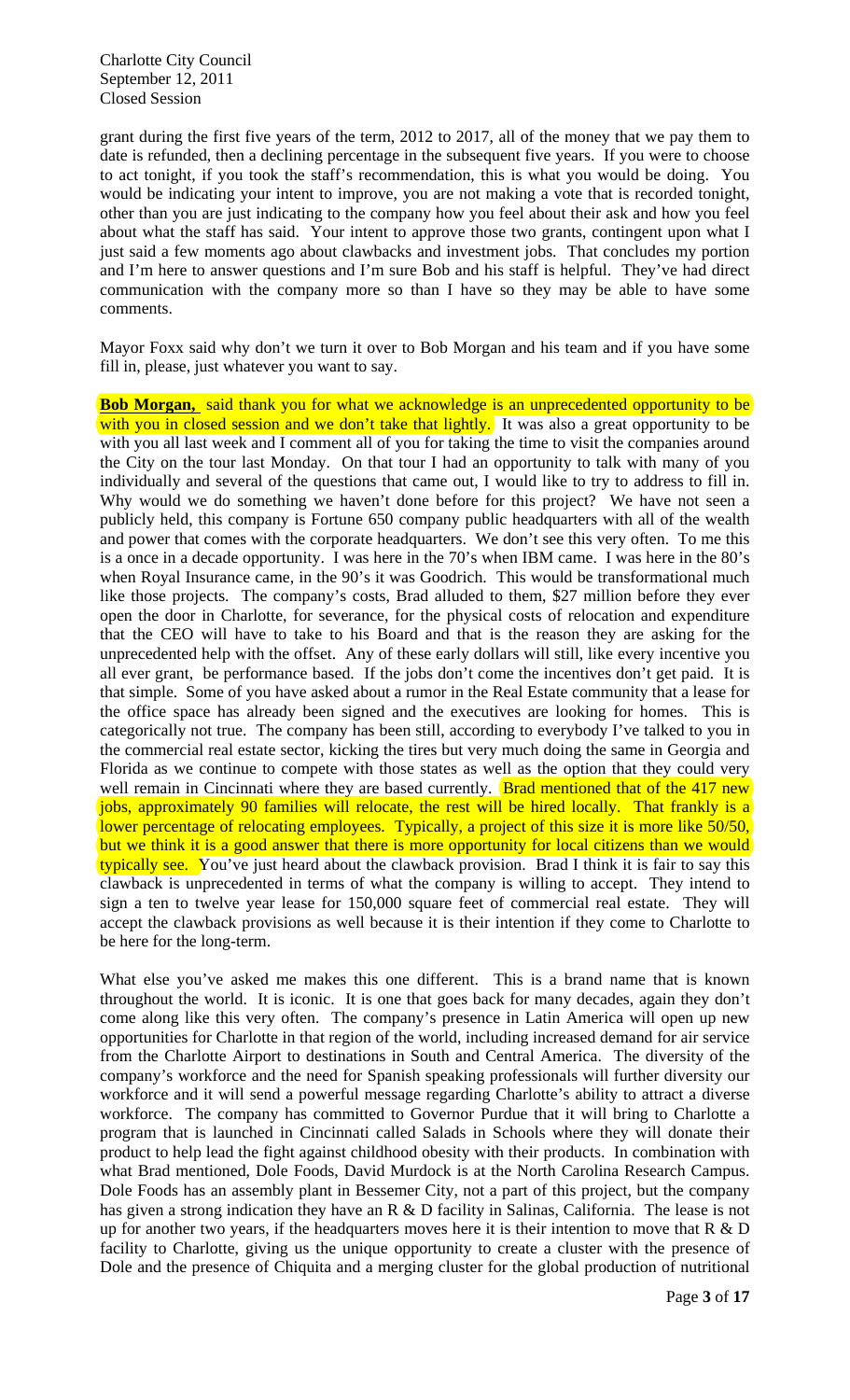foods. It is a unique opportunity, we think it is a game changer. We have three choices here tonight. The company has asked for \$5 million in early money to help offset that \$27 million out of pocket expenditure. We could step up to the plate at \$5 million. We can stand pat. We can do nothing. We can take what is already on the table from the State and we can take our chances. This is a negotiation and maybe it is a bit of a poker game. We don't have to do anything and you all can make the decision to just stand pat with just what the State has put on the table. The CEO, however you need to know, has told me, had told the Mayor, has told the Governor and others in Charlotte that they have met with that if the total package if \$3.5 million, which is what is currently on the table, that we will no longer be competitive for this project. A third option is to get closer to that \$5 million. We are not recommended that we get to the total \$5 million. You do have the opportunity by leveraging what the Governor will put on the table, by leveraging what we think the County will be willing to approve next week, we think we have the opportunity to put a total package of \$4.5 million on the table, which the company tells us will make just competitive. Somebody is going to have to make a phone call to the CEO tonight to tell them whether we are in the game or whether we are not. You all have seen the headlines today. Our leading corporate citizen is on the ropes, Bank of America may not exist in its present form in the next 12 to 18 months as they struggle to deal with the challenges of the workplace. We all talk about jobs. We have a unique unprecedented opportunity to bring 400 jobs at \$106,000 per salary at a time when our community needs positive news more than ever before.

Mr. Cannon said I don't think I caught why they are looking to leave Cincinnati. Is anything wrong with Cincinnati?

Mr. Morgan said five years ago the company lease was up and they went through a similar search process. They had signed a lease in Miami, Florida, they had negotiated an incentives package and literally the night before the press conference the European Union doubled the tariff on bananas, which had a \$50 million hit to the company's bottom line. They rescinded their decision to move and re-opted for an additional five-year lease in Cincinnati. This is a global company and they need the ability to connect to the rest of the world. The Cincinnati Airport is contracting, the Charlotte Airport, as you all know better than anybody, is expanding. They need to be in a location where they can do a better job of recruiting a diverse workforce, Spanish speaking professionals in particular. Think of the snapshot of the Soccer game at Bank of American Stadium when Cuba, Mexico, ElSalvador, and Costa Rica were here, there is no better picture we can paint of our ability to attract Spanish speaking professionals. They are frankly looking for an economy that they think has long-term future growth, air services is absolutely at the top of the list critical to them.

Mr. Cannon said in your best professional opinion business wise, because there is a mil from the City, a million from the county, 2 million from the Governor and there is a \$5 million. What would you suggest to us from a business perspective, to be the best deal that this governing body can make to move forward to potentially stay in the game or not be in the game at all?

Mr. Morgan said the CEO has told us that if we were able to bring \$5 million to the table, he would take that to his Board within 24 hours for approval. We are not recommending the \$5 million. We tried to put \$3.5 million on the table and the company told us that is not competitive. We said to them, we think there is a way potentially to bring \$4.5 million with what the Governor is able to offer, with what the City and County could do by restoring the Business Investment Grant to the deal, will that keep us competitive, and understand we said to them, there is no going back to the well. If we get the \$4.5 don't come back and tell us that is not enough, you have to go back to City Council. In my best professional judgment the \$4.5 million is the number that keeps us in the game.

Mr. Cannon said, it is believed that is enough, given they have \$27 million that is outstanding out of pocket to get them to make such a move?

Mr. Morgan said again, the company has asked for \$5 million, they've told us that \$4.5 keeps us in the game. Keep in mind there is early money, that which you are being asked to invest, which is to be paid out over three years, along with the One North Carolina Fund, the State's other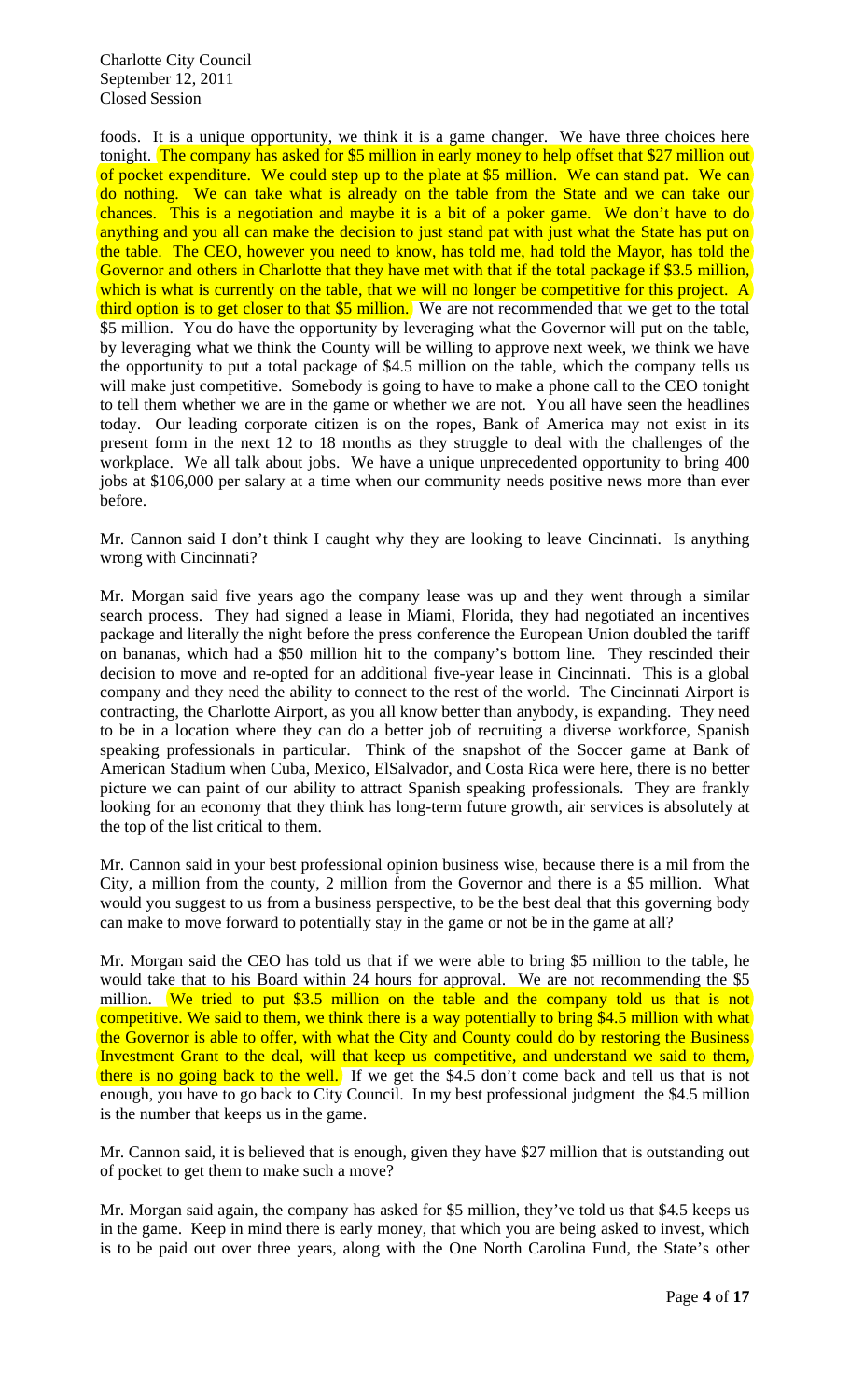funds are spread out over 10 or 11 years. There is both the short-term and the long-term incentives that would help them to offset that \$27 million as much as possible.

Mr. Cannon said I like the ten-year clawback provision. I love what we got the Bobcats to do but I don't think we are going to see those number of years per se, but I'd almost want to push a little bit further, a little bit harder on that ten years, but it is still a good number. I would like to see a better number, but ten is ten. Do we know, relative to future projections, because I heard the Mayor speak about what this would do for the future, what we could probably anticipate. Types of jobs or opportunities that this community and/or county could enjoy. What might that be?

Mr. Morgan said we commissioned UNC-Charlotte to do an economic impact statement. I don't know if you all have that in any of your materials. UNC-Charlotte estimates that in addition to the 417 jobs, there could be an additional 750 jobs in serving that number in some way. UNC-Charlotte estimates that the company will generate \$9 million annually in new public sector revenues at the 417 number. Of course no company knows the market with certainty. We think this is a company with strong growth potential, particularly in the developing world. We do know that the R and D facility could be something that we would see in the next two years.

Mr. Cannon said that was my last question. This R and D facility, is that something that goes to Ballantyne, uptown or new construction? What is that?

Mr. Morgan said we would assume their intention would be to have it connected in some way to the headquarters facility.

**Katie Hines,** said it would be a separate facility, not at the same location.

Mr. Morgan said I stand corrected, it will be separate facility.

Mr. Cannon said what would the footprint look like, what is the square footage on the facility as such?

Ms. Hines said 18,000 square feet.

Mr. Cannon said 18,000 square feet and it would be somewhere separate?

Ms. Hines said it would be Mecklenburg County, but it would not be attached to their corporate headquarters.

Mr. Cannon said potentially that is something that can go in some of our more challenged areas, maybe.

Ms. Hines said possibly, yes.

Mr. Dulin said the \$106,000 annual salary, does that include the upper executives, because that would skew that number greatly?

Mr. Richardson said I will refer you back to this slide, the farthest column on the right hand side is \$200,000 annual salary. There are 21 positions at that level.

Mr. Dulin said how many above that level?

Mr. Richardson said 21 greater than \$200,000.

Mr. Dulin said before we were talking about the upfront cash, the term being used and that had some of us a little bit nervous. Tonight you are using economic development grant. Is that going to be the way it is written in the paperwork?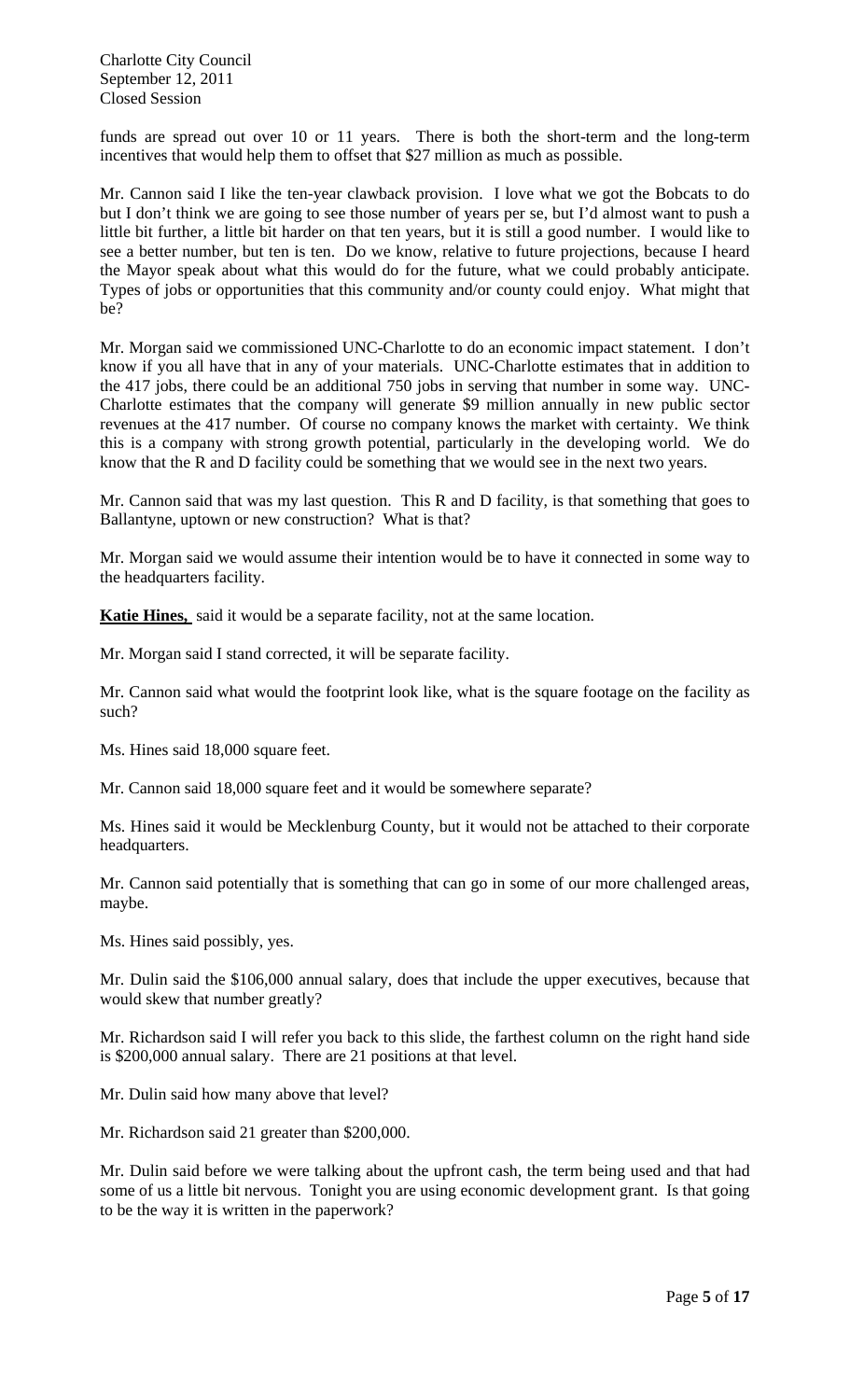Mr. Richardson said it is an economic development grant and that is how I would probably term the legal agreement. We wouldn't term a legal agreement upfront cash I don't think. It is a legal agreement with clawback provisions, it is a grant absolutely.

Mr. Morgan said the company would call it upfront money. What they mean by that is shortterm three-year money. It would be performance based, if the jobs don't come it doesn't get paid out and it would be paid out over the first three years of the grant. We would call it early money as opposed to the longer term that is spread out over the ten years.

Mr. Dulin said we would like to call if economic development grant money.

Mr. Richardson said with approval we will call it whatever you want us to.

Council member Howard said those upfront monies over three years would have some type of goal attached to them and we didn't hear about those. So it is not just timing.

Mr. Richardson said we will marry our grant to the State's One North Carolina Grant. Every year over three years there will be an annual payout. The payout will equal a percentage of the grant, based on a corresponding percentage of jobs created. Half of the jobs created in year one, half of the grant would be paid.

Mr. Howard said that is the way the incentives normally happen anyway, so that is a little different because you are doing it in a compressed time?

Mr. Richardson said our Business Investment Grant is not paid, there is a minimum job threshold and it is really based on taxable investment and there is a schedule of when it hits the tax rolls, when the company pays the tax and what percentage of that we grant back to the company. This economic development grant would start paying likely at the end of 2012. The Business Investment Grant would not likely start paying until 2014 through 2019 because it is based on property tax.

Mr. Howard said this is actually tied to jobs. Have we done that before?

Mr. Richardson said we have not.

Mr. Howard said the clawback clause, I don't know if I know what a regular clawback clause is so I can compare it to this one.

Mr. Richardson said great question. Your general Business Investment Grant refund or clawback provisions require the company to keep the investment. We don't talk job, it is a tax base grant, keep the investment in Charlotte through the five-year term of the grant and than an additional five years beyond.

Mr. Howard said in this situation that would be the lease?

Mr. Richardson said in this case we are talking jobs. The quicker economic development grant we are talking jobs and you need to keep those jobs at those salaries. We are really not talking investment. Fourteen is not a big investment, the value here is jobs. The Business Investment Grant allows an 80% threshold, remember the business cycle I talked about , they may downsize in a year, grow jobs in another year, but as long as they maintain an average of 80% of the promised new jobs we consider them eligible, that is your policy. This raises that to 90%, they have to keep more jobs to be eligible and this is the critical one. In the case of them not hitting 80% of jobs in the Investment Grant, they take a year off and we don't pay them that year. They can apply for reinstatement and in these clawbacks, if they miss one of those benchmarks, every dollar we paid comes back to us and they are here by the way as a corporate citizen. It is really hard, really tough.

Mr. Howard said I heard about the Airport a little while ago, which is a significant one to me. Anytime we can do something to make our Airport stronger it is a good thing, so in addition to them flying out of here, what other significance does it bring to the Airport? I heard earlier, maybe new routes to Central America, South America. Am I stretching it to say that is something you have thought about as being a plus also?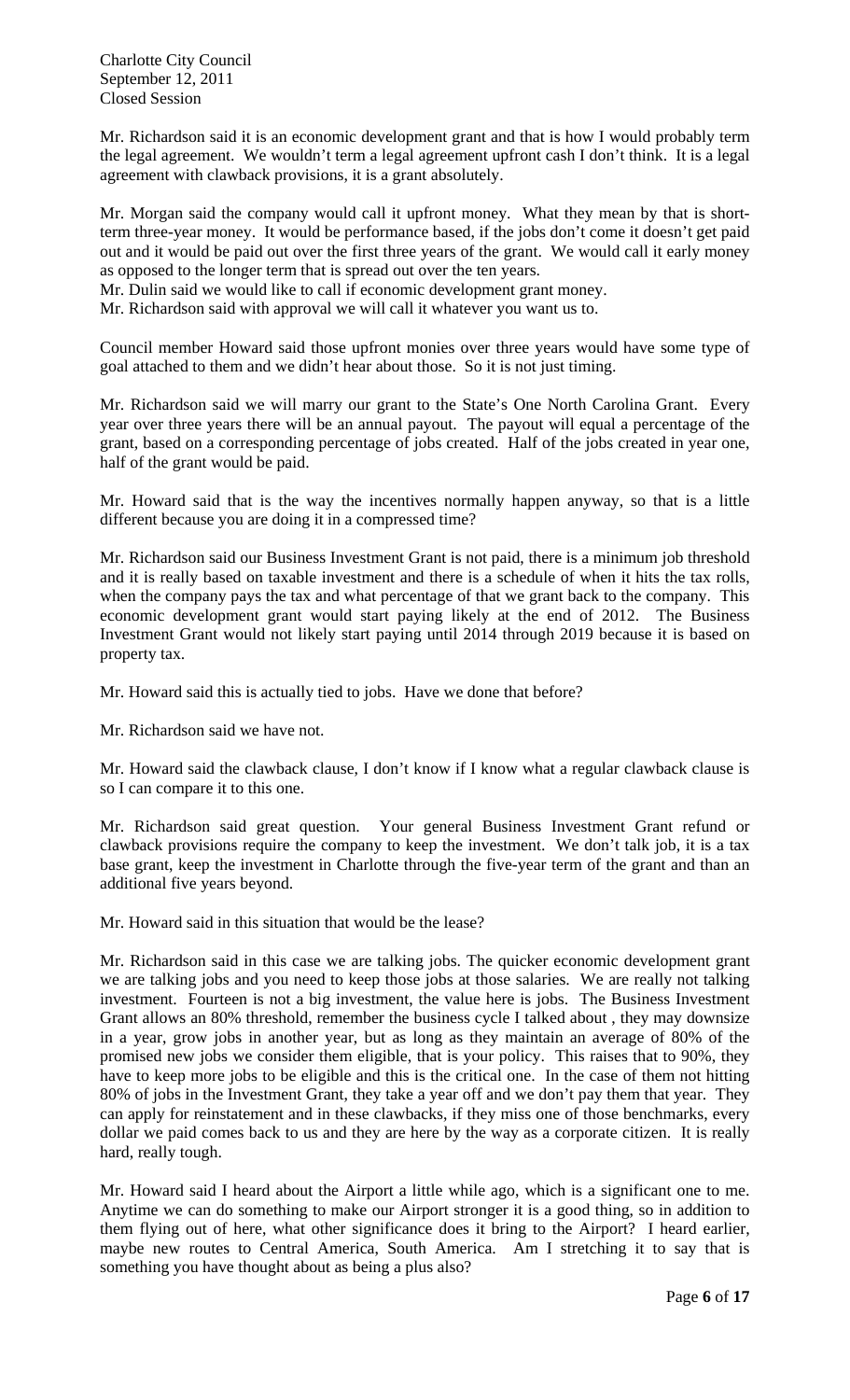Mr. Morgan said we've talked to Jerry Orr who has met with the company. The company's demand for air service to Central and South America would be arguably stronger than any company that is currently in this market. US Airways is keenly aware of this project and the opportunity. It is a chance for US Airways to take business away from Delta in Cincinnati, business that has been going down. Now you fly out of Cincinnati and make a connection somewhere and to bring it to this market. So US Airways has not made any commitments about new service, but they understand that this company, so many of their production facilities are in Central and South America, that demand for travel would be a significant addition to our current O and D market.

Mr. Howard said I heard that they are good corporate citizens. Did I hear that form somebody I talked to about this project that Chiquita, wherever they are, they invested in that community?

Mr. Morgan said the Salads In Schools Program, they are the leading corporate cooperation trying to help fight childhood obesity, not just at their presence in Cincinnati, but in other markets. They have partnered with the First Lady, Michelle Obama on that subject, and they have committed to bring that program here should they move their headquarters to Charlotte.

Council member Peacock said you mentioned that if we get to \$4.5 million that gets us in the ballgame? What if we offer \$4.5 million, is there a guarantee that we win the ballgame?

Mr. Morgan said there is no guarantee. The company said if you want a guaranteed that you win the ballgame, get us to \$5 million. At \$4.5 million they've told us you are still competitive. At \$3.5 they've told us you are not.

Mr. Peacock said we could make the offer and still lose.

Mr. Morgan said we run that risk in every case, yes.

Mr. Peacock said Brad, I didn't see anywhere where you mentioned, what is the funding source?

City Manager, Curt Walton, said I'll take that one. The fiscal year just ended on June 30<sup>th</sup>, so last year's money we had \$2.3 million in over collection of revenues in the general fund and \$4.5 million in under expenditures so that money turns into capital reserve. You can use it the following year for onetime expenses, so my recommendation on the funding source for this would be to come from that money. We would be using it earlier than we ordinarily would, but it is exactly the sort of thing, the onetime expense aspect of it. I will say, just so you will know, Chief Monroe is going to bring forward a recommendation later in the month to replace our tasers for about \$1.5 million and that would be the funding source for that as well, but that still leave \$4 million to \$5 million in the fund. It is \$6.8 million and if we took \$875,000 that would be \$5.8 million or so and ultimately if we do the tasers, that would still leave \$4.2 million.

Council member Carter said you mentioned Goodrich and Royal as part of that team that we have recruited. Did we get clawbacks from those investments since they are no longer with us?

Mr. Morgan said the incentive game has changed dramatically. When Royal Insurance came the State built the interchange at Arrowood Road. There was no other discussion of incentives. When companies like Sealand and Goodrich and Coletec were coming the Governor had, and I don't recall whether it was called the Governor could give \$1,000 per job if there was a local match, it was a pre-Enron, pre-TARP era, the private sector could match. Now with accounting rules being what they are, that is not an option. This is an evolution of the program, it is unprecedented in that regard but this is what is going to take to be competitive for landing this project in 2011.

Ms. Carter said the point be that there is no guarantee that they will stay here a long time, or be with us at all.

Mr. Morgan said the company will sign a 10-12 year lease. They will spend \$27 million upfront before they ever open a door in Charlotte. They will sign a 10-12 year lease, they will accept the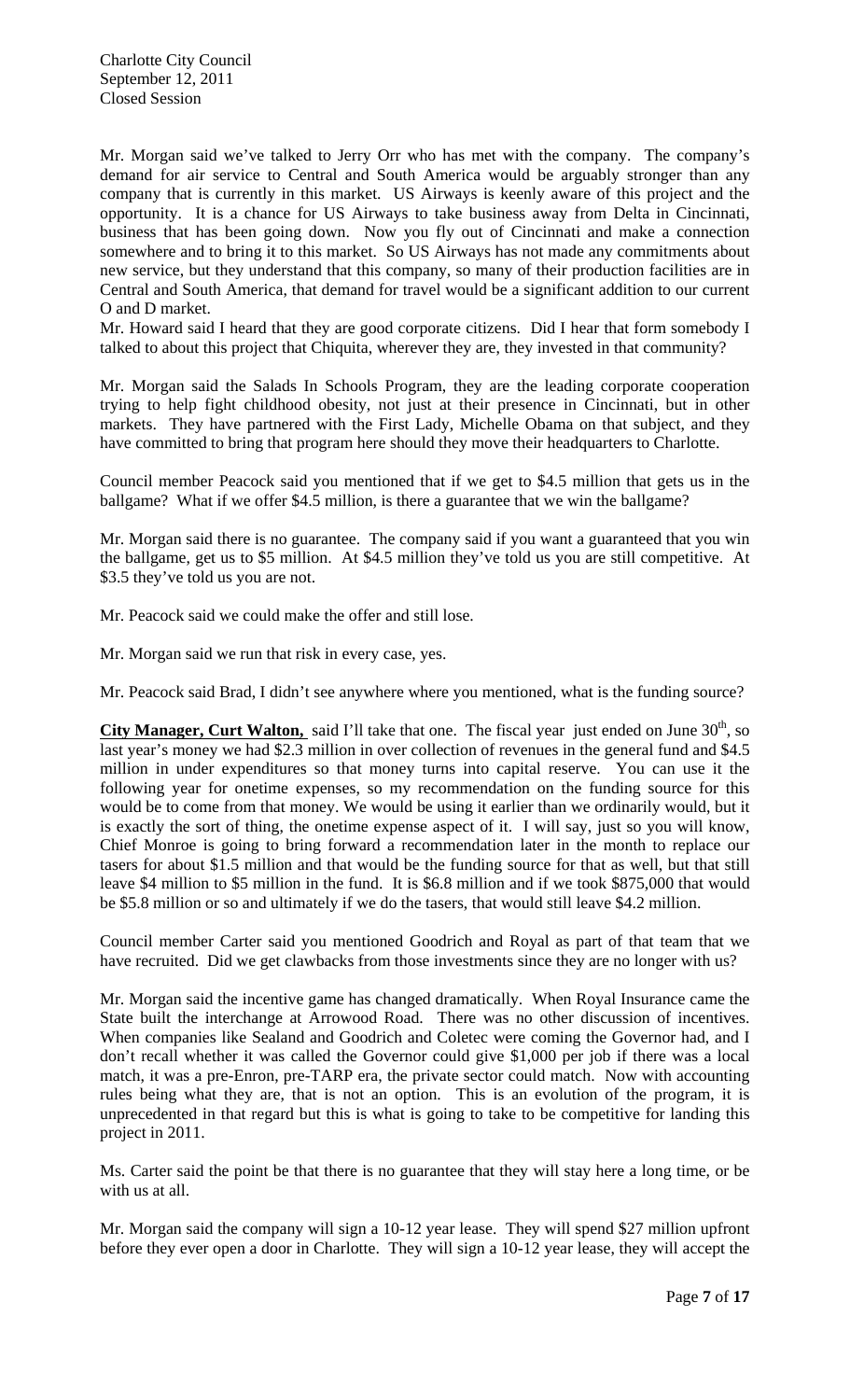clawback options and those are some pretty strong guarantees that as long as they are in business they are going to be in Charlotte for the next decade.

Ms. Carter said I voiced my concern to you, the Governor, etc. and we have a policy of dedicating dollars to infrastructure to support a business in a way the City does business, and I was indicating that I would be a lot more supportive if we could find some project that we could tie those dollars to. There has been nothing mentioned and I understand that. Is there a way that we could somehow anchor the R and D investment with this commitment?

Mr. Morgan said if we don't get the corporate headquarters we don't have a chance at the R and D facility or any additional opportunities.

Council member Cooksey said a couple of questions about the company's viability, to what extent have you factored in the risk of this fungus infection to bananas that could strike Latin America at any time to the future business liability of Chiquita? Did you look into that at all?

Mr. Morgan said we have not. While I would say that bananas are the product they are most known for, the growth in their business is in their pre-packaged salad side of the business and that is where they see their growth long-term.

Mr. Cooksey said I understand that, but it is still what they are known for, it is still a significant part of it and you cited earlier a European issue surrounding terrorist that really crunched into them about five years ago. Clearly it is a significant part, not their only business, but it is a big part of it. The second question and I can't seem to find an update. Do you all know anything about the current status of the Dole vs. Chiquita lawsuit about funding terrorist groups in Columbia and where that is headed with them?

 Mr. Morgan said you have likely seen the same reports that I believe were in the press very recently. The company has been very upfront with us since our very first conversation. There was a 60 Minutes piece about the CEO that they brought to our attention. When they were doing business in Columbia, when there was a right-wing government in charge, they hired a rightwing military group to protect their workers. When the government switched to a left-wing government, they hired a left-wing military group to protect their workers. They have since sold their business in Columbia, they have paid or are paying a \$25 million fine to address that situation.

Mr. Cooksey said I couldn't quite figure out if that closed the case or if that was one case and there was still another one on going.

Mr. Morgan said I don't know the technicality of that. I would suggest to you that if we made it a standard that any corporate headquarters that has litigation is not welcome in Charlotte, we would see the exodus of the eight Fortune 500 corporations that we have currently. Companies are involved in litigation all the time and I'm sure that they will be as well.

Mr. Cooksey said I appreciate that, it is just in this case we are being asked to deviate from our usual procedures for a special case and some of the nature of the threats of this company to me are unique to it rather than the broad range of litigation in general. The acquisition of hiring terrorist death squads that kill people is several orders of magnitude more serious than litigating over fraud in my opinion. That is why I raised the question and why I'm trying to identify just how different and how far outside of our usual boundaries we should be going. Didn't mean to make a speech about it, just wanted to ask the questions for information.

Council member Barnes said one quick thing with regard to Mr. Cooksey, I believe that litigation is ongoing. Part of the federal lawsuit was dismissed and the rest of it continues. I don't think there is anybody in the room who doesn't want to find a way to create jobs in our community. The issue for me is how we go about doing that and I talked to several people because there has been quite a bit of outreach among the advocates for this project to get people on board. One of the things I cited was that when Seaman's came to us, when Electrolux came, and other entities, they have not demanded what I consider tremendous cash payouts in order to come to our city and have brought more jobs in some instances. I look forward to having a dialogue among my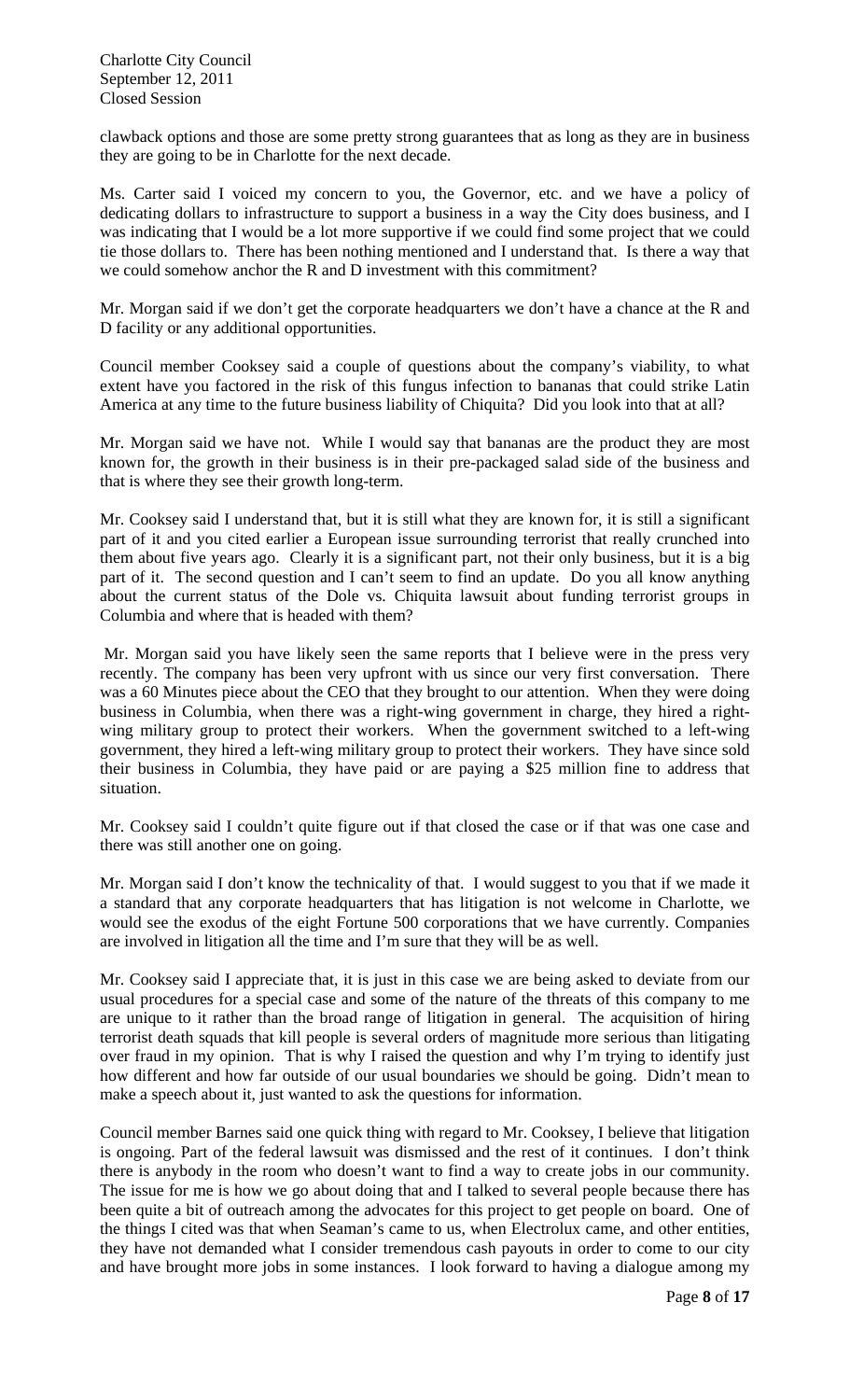staff and my colleagues after our visitors depart the room, but I do want to know what is unique about their moving expenses, first question for Mr. Morgan, second question for Mr. Richardson. Back to your slides, is the total ask local, city, county and state over \$20 million?

Mr. Morgan said they have hired the same consultant that helped Electrolux to move and they think they have a pretty good estimate based on that. Of course Electrolux was coming from a different location. To only move 90 families means that they are going to have significant severance costs with those who are not moving. The economy is different. Electrolux and others prior to them found their own internal ways to fund the relocation costs before they ever opened the doors. It is a different economy we live in and as the CEO goes to his Board with that costs, they have given him direction that he needs some offset to that so that is where it is coming from. I would not say that their costs are unique. I would share with you, we have just had a project that was looking at Charlotte from New Jersey about 1,000 jobs and ultimately we think that we had beaten Atlanta for them had they decided to move. At the end of the day the company said the relocation costs of however many of the 1,000 jobs was prohibitive so with that in the package that they were able to get from the State of New Jersey, that is a project that has ended up not moving. That could very well be the answer in this case.

Mr. Barnes said the reason I asked that question that way is during Mr. Richardson's presentation there was some indication that there was a uniqueness about their moving expenses. Again, initially they wanted \$875,000 cash to move. I don't know, did Electrolux ask us for any money to move or was it simply part of the BIG?

Mr. Morgan said they are not asking for cash, they are asking for it to be paid out in a similar way to the One North Carolina Fund which is a three-year performance based, if the jobs don't come the payment is not made. This ask is unique. We've not seen an ask like this from Electrolux nor from others.

Mr. Barnes said now I'm a little confused because you are saying it is not cash, the Manager just said it would come out of our \$6 million realized income fund in the general fund. So it is either cash or it's not. He said it is and you are saying it is not.

Mr. Walton said from my perspective, I don't charge you for things I can't pay for upfront, so I would take if you do this, take that \$875,000 out of that reserve and earmark it so that you don't deal with it in the second and third years. Then if is paid we would pay it over three installments if they meet their criteria. You have the option of not funding it upfront but it just becomes an unfunded liability.

Council member Burgess said how did we get to \$4.5 million? Why was that out limit?

Mr. Morgan said why didn't we go higher?

Mr. Burgess said just out of curiosity, why didn't we go to \$5 million? The second question is if they came to us and said if you give us \$5 million we will commit. I guess they didn't do that to the other two choices.

Mr. Morgan said we don't know what the other three states, Ohio, Florida and Georgia, we don't know what packages they are putting on the table. We have reason to believe that we know they are very well aware of the project and they are going to be competitive. We don't know the details of that. We tried to put \$3.5 million on the table, this is a negotiation and we are not sitting around looking to spend any more of the public's dollars than we have to to find a good business deal that is a win/win for the community and for the company. When we put \$3.5 million on the table and they balked at that, we had a sense for what the state might be able to add, which would require a local match, which gets us to the \$4.5 million, but before we decided to come to you, we ask the company, will that put us in the game and keep us competitive and they indicated that it would.

Mr. Peacock said the UNC-C economic impact study, we just started hearing about that basically today. Is that normal procedure for the Charlotte Chamber to commission a study and the prospect like this, doing that in each of their other respective cities, and my second question to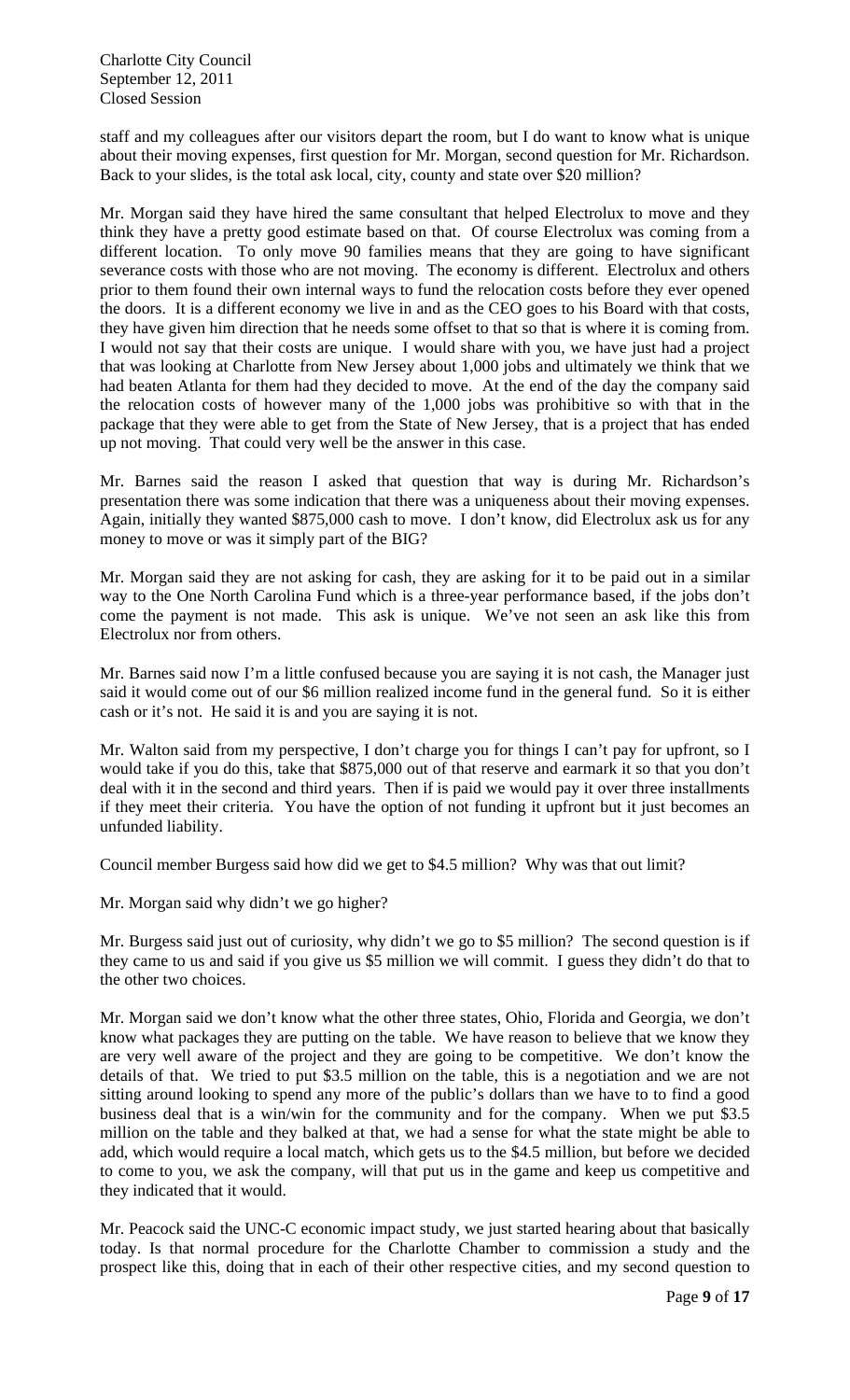you is, you go against Atlanta every day, Boca Raton and maybe you've got some staff on that opponent as well, but can you tell me about the strength and weaknesses of Atlanta, and strength and weaknesses of Boca Raton?

Mr. Morgan said I think we'd beat both of those locations hands down. I think Cincinnati is the real competition. Our client is marketing their products to Proctor and Gamble as we speak on some floor in their office tower. They are located very proximate to one another. The Governor of Ohio is very aggressive in trying to keep them. US Senator Rob Portman, somebody who has been a strong ally of theirs, they will have to take some political risk frankly to leave that kind of political support. That is part of their consideration here. My opinion is that they are choosing to stay in the State of Ohio is our strongest competitor. The company knew early on that we had resistance to again, when we put the \$3.5 million on the table and they in talking about again, what they call upfront money, what I term early money or economic development grant investment, they wanted to help make the case stronger for why they would ask for that kind of money. Katie, without precedence, I'm not aware of other times that we have commissioned such a study, but Dr. Harrison Campbell at UNC-Charlotte conducted it for us. It was done at a time when we did not know whether build to suit was an option versus leasing existing space so it had a couple of different scenarios to it. We can certainly make that available to you.

Mr. Peacock said it just wasn't normal that the Chamber goes out and pays for that of work to a firm. Was the primary purpose of it for what we are in right now, to be able to describe if we do secure them what the economic impact will be or were they fishing for information as to what type multiplier affect do we have here, what type of job force do we have. Was it a sales tool for you that helps us sell the region. I'm just curious about that procured a little bit.

Katie Hines said they are working with a real estate consultant. They have an incentive consultant and a real estate consultant, same company, and from the incentive side of that we received what they called an economic impact study. We saw a number of holes in it if you will, and decided that wasn't give us a good number that we needed in order to figure out what the true economic impact was for this company so we commissioned the study.

Mr. Peacock said if we came back and said to you \$4 million, and Mr. Burgess asked a good questions, why didn't we ask for \$5 million or \$6 million while we are at this game. What if we came back as a body and said \$4 million?

Mr. Morgan said we would community to the client, the client knows what the state is willing to offer. The state cannot give without a local match and so whatever the City, combined with the County approve is what will be communicated to the client and we will see where the project goes from there.

Mayor Foxx said I want to make it very clear. We don't have the control to request a \$4 million grant. Whatever we do is what the county will be asked to do which is what the state will be asked to do. It is all sort of bound together.

Mr. Morgan said just process the County's Economic Development Committee is scheduled to meet tomorrow at 1:30 and the County Commission on September  $20<sup>th</sup>$ , you all know it is typical the County likes to follow your lead so that will be the sequence.

Council member Mitchell said I think it would be helpful just to share some brief history, since this is the second time this company has looked at Charlotte, and I don't remember the particulars the first time, but they did not select us. My second question how long were they in Cincinnati?

Mr. Morgan said if Charlotte was on their list we didn't know their identity at the time. They were headed to Florida versus Cincinnati. They've been in Cincinnati for 25 years.

Ms. Hines said they are a company that wherever they go they seem to settle for quite a long time.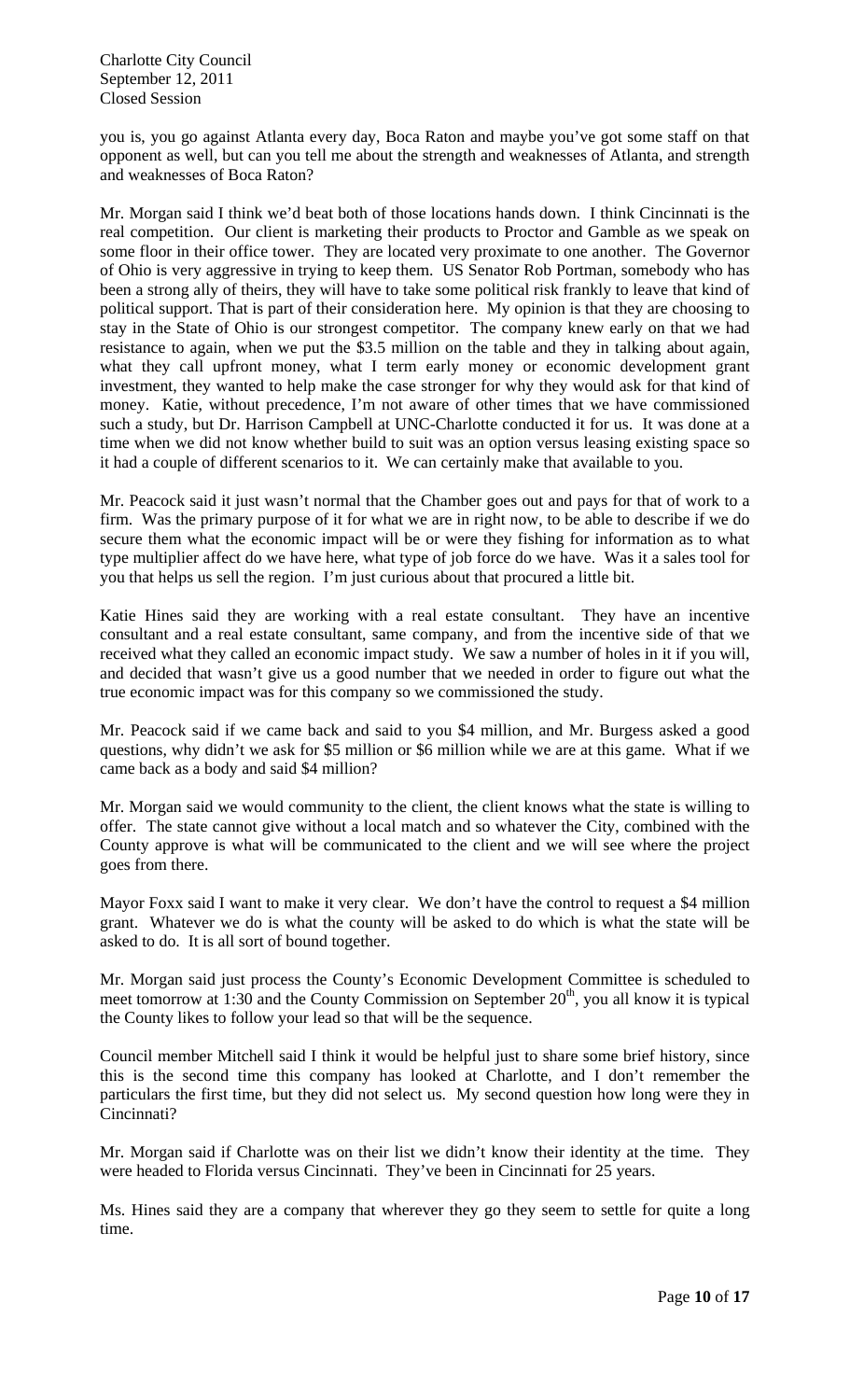Mr. Cannon said this is a follow-up from a question that Mr. Howard had with regards to being a corporate partner. It didn't sound like we know a whole lot about them being a good corporate partner with the community in Cincinnati. Is that accurate?

Mr. Morgan said we have reason to believe that they are a very good corporate partner in the community, active in the Chamber, active in funding the arts, the United Way and being the leader in the fight against childhood nutrition through the Salads in Schools Program.

Mr. Cannon said if know you, you are going to go after them pretty darn hard to do what they need to do to help us as it relates to the one thing that made Charlotte what it is and that is public/private ventures I would imagine. Otherwise the Mayor is going to continue talking about libraries and all of us around the dais talking about roads and education. The Salads in Schools piece I like, but that is just going to be another way for us to keep them in business because they will be in our school system somewhere doing it and making some money off of that. I want to know and make sure that they are going to be a good corporate citizen in the sense that we all would think they would be and that is helping us give back to the community on the public side.

Mr. Morgan said if the headquarters relocates we will have opportunities to invite their participation in any and everything we do. We would intend to do that. We would hope they would pay their Chamber dues right after they pay their city taxes.

Mayor Foxx said Bob, Katie and Natalie, thank you, your presence has been very helpful.

Mr. Morgan said thank you for the opportunity and good luck.

Mr. Dulin said my first question Brad, are you going to be making the presentation for us to the County on the  $20<sup>th</sup>$ ?

Mr. Richardson said no I'm not. I don't normally do that and I assume we will follow a similar and Bob often joins the County in closed sessions for big deals, so I bet Bob will be there.

Mr. Dulin said I would like to have you there for us and if there is any chance we can have you in the room or whatever, you are our guy and if we move with this we certainly want the county to move with us. They typically don't go the opposite direction. They have five years for the first clawback, 2017, will that clawback go hot from the date we okay it downstairs?

Mr. Richardson said whichever you or the county leads, the later of the two approval dates is when we anticipate the clawback starts.

Mr. Dulin said they are hitting that employment nut then we get our upfront economic development grant cash back?

Mr. Richardson said that is right. After the first year if they haven't created the set number of jobs, we won't pay them.

Mr. Dulin said I sort of want the group to know I've had a little bit of a change here in the last hour or two. We do this stuff very well so let's have our discussions. I was relatively a solid no until recently so somebody talk me back out of it.

Council member Kinsey said I think over the past week or so as we've heard different things, I want to make sure we are all singing off the same page, particularly me. The upfront money, for lack of a better, this is cash, it is not anything other than cash over a three-year period, right?

Mayor Foxx said right.

Ms. Kinsey said it is based on the number of jobs created or brought down per year and we are anticipating, I think I heard you say that the first payment could be anticipated next year in 2012 so does that mean if they get the go ahead they would be moving ahead. Year one would be 2012.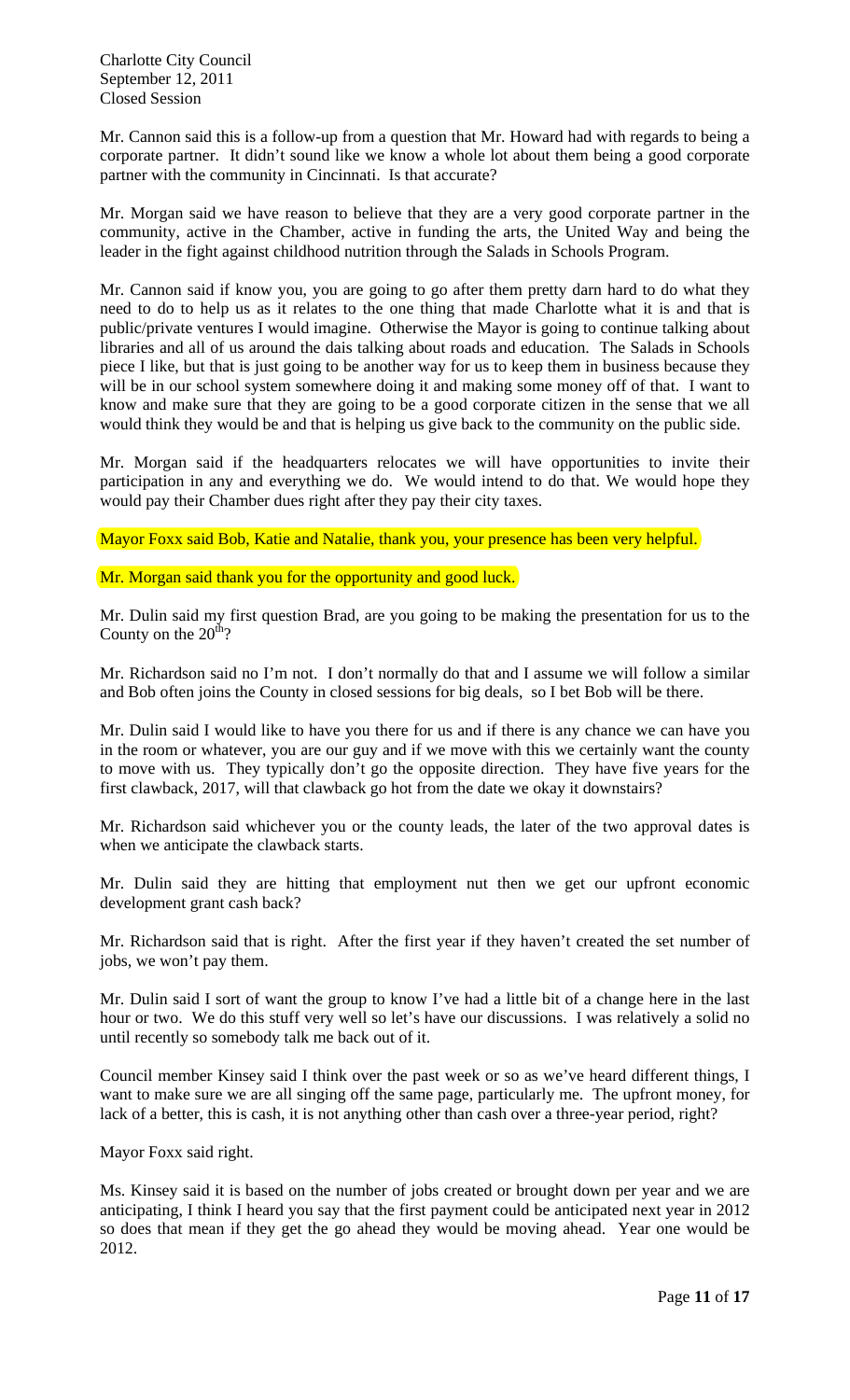Mr. Richardson said yes, and I would anticipate just on this rough schedule that at the end of year one, calendar year 2012, they would submit for a payment of a percentage of whatever amount you approve tonight and economic development grant after creating 170 jobs at the end of 2012.

Ms. Kinsey said are they guaranteeing 170 jobs in year one?

Mr. Richardson said yes.

Ms. Kinsey said have they already accepted the clawbacks? When Mr. Morgan was talking he led me to believe that they would accept the clawback so that leads me to believe as well that they already know about them and they have accepted them.

Mr. Richardson said that is a question probably Bob would answer the best as he has had the direct conversation with the client over the last 6 or 7 days. We authorized Bob to send these to the client around lunch time today after we settled on what we thought was agreeable. I don't know the answer to that question Ms. Kinsey.

Ms. Kinsey said I think I heard you say that the Business Investment Grant would probably kick in in the year 2014. Can you tell me why 2014?

Mr. Richardson said yes, absolutely and this is a dynamic of this particular policy. The company will have to make a \$14 million investment and we anticipate that being in calendar year 2012, let me just say tax year 2012 now. That is when they will up fit and spend \$14 million in investment. It will sit on the tax base for a year before it is assessed. They will get a bill the following September, then they will have to pay the bill. Once we see proof of payment then we pay so there is typically a window of time where they are performing and it takes about two years on average before you pay your first Business Investment Grant payment. I'm estimating 2014.

Ms. Kinsey said I've heard three different numbers now, Fortune 500, Fortune 600 and tonight Fortune 650. Somebody tell me what the real number is.

Mr. Richardson said I think Bob clarified that tonight, Fortune 650. They are somewhere in the 600 around 650.

Mr. Cooksey said a couple of years ago they were in the Fortune 500. They have a more fluctuating, whatever they measure in the 500, it fluctuates more so they fluctuate more.

Ms. Kinsey said should we be concerned about that?

[Motion was made by Council member Howard, seconded by Council member Mitchell, that [ City Council indicate its intent to approve the Economic Development Grant of \$875,000 and a]

[ Business Investment Grant with an estimated value of \$275,000 to Chiquita Brands ] [ International contingent on Chiquita Brands International's agreement to relocate its corporate] [ headquarters to Charlotte. ]

Mr. Howard said after going back and forth and we've all gotten a lot of calls, I'm like Mr. Dulin. I came in really being 60/40, not really 60 for it and 40 still kind of iffy on the whole and do we change the rules. I kept looking, is this a significant enough company to justify that and when I think about the whole idea of adding it with Dole and going after a cluster which would be good for us because clusters bring other companies of like sort. I think about the potential boom to the Airport and I trust Jerry and I did have a chance to talk to Jerry. He sees this as a potential to help him with the whole South America/Central America market. And then the clawbacks, it does sound like you've gone beyond what you traditionally do to make sure we are protected. Does it feel real, real good, no. Does it feel like something we should do and it is significant, yes, I did get to that point tonight so that is why I'm willing to move forward with it.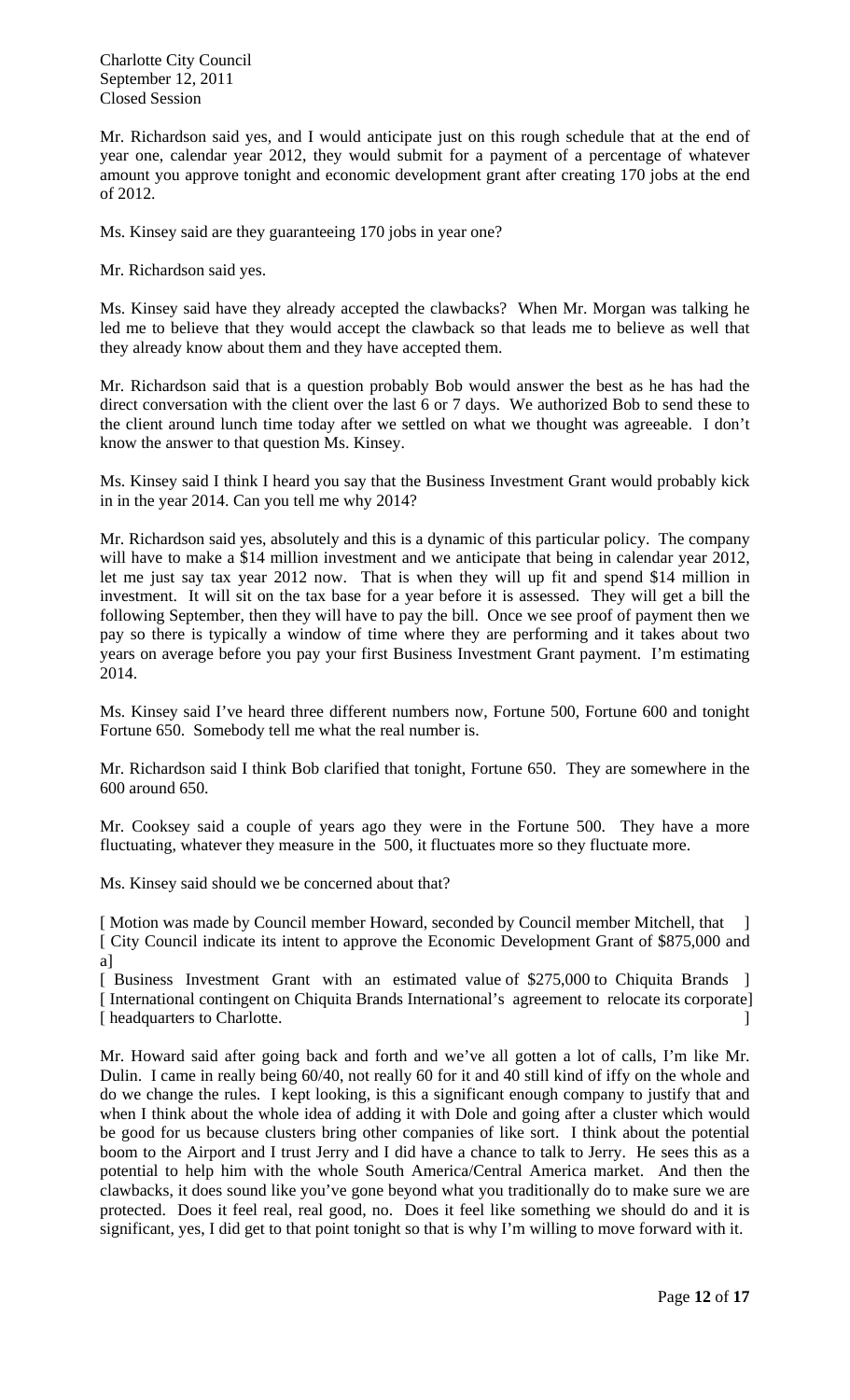Mr. Barnes said I don't feel comfortable asking Brad to be with the County. They got their own folks and I don't want their people coming here and I don't want you going there. The second thing, early on back during last week when some of the lobbying began, there was a suggestion made that we were going outside our Business Investment Grant. Today the message is no, this is the same thing we normally do. So which is it? Is this what we normally do or not.

Mr. Richardson said this is different than what we normally do. The Business Investment Grant is based on investment, not jobs, paid out over five years or three years, starting two years down the road after investment is made and taxes are paid and a very substantial difference in clawback provision and much lesser clawback provision, still strong, but less. This is more of a One North Carolina Grant model which is discretionary funds that are not budgeted in the Business investment Grant line item annually, payable on job creation in concert with the State. That is the difference. It is acting like a One North Carolina Grant.

Mr. Barnes said so the check for \$1.1 plus million would be to cash. We are not paying for lease on a hanger, other than paying for the severance for the folks who may be staying in Cincinnati what is the million dollars going to be used for?

Mr. Richardson said just to clarify, the \$1.1 million was the \$5 million ask that Bob referenced would likely win the project but we think \$875,000 is our offer. It keeps this very competitive and we feel that is the right place to be. I want to make that distinction. It is a check made payable to Chiquita Brands International to use at their discretion once we pay it.

Mr. Barnes said the first third of that check would be paid next year?

Mr. Richardson said yes, it could be a third or it could be half if they exceed what the job goals are.

Mr. Barnes said I'm not comfortable with the proposal. I'm trying to figure out how to be supportive of it. One thing that would really blow me out of the water and win me over is if they commit to buying Eastland and build the headquarters there and build the R & D facility there. There is space there, it would help to transform that area. You still have great infrastructure over there and as I said I think it would be transformative. It would help with respect to the Streetcar project and it would elevate East Charlotte. I almost want to say as a friendly amendment Mr. Howard, that the million dollars be given if they agree to move to Eastland or buy that site and build it there. I'm serious because you talk about ways to improve that area and they are allegedly confused about whether they want to be up town or in Ballantyne and we are giving them cash money. You have an opportunity to do something for East Charlotte that has never happened, but that could in fact transform the area, number one, and number two you talk about this nexus with Central America and the way East Charlotte has changed, hell there you go in terms of providing a Spanish speaking workforce which they said they want. You can get right on 74, 277 and I-77 out to the Airport. In other words that site is still close to the Airport. You've got the great infrastructure and I think it would be a great thing for them to do, and it is a business corridor.

Mr. Cannon said speaking to your last point, maybe the R & D facility is the entity that goes over there, that is if members of the Council and other powers that be, would work to steer something like that to the area. That may or may not be a reality, but I like the idea that Charlotte could have another headquarters. I like the idea that we can have a global brand here and we can continue to talk about what we are doing to try to rebrand Charlotte, well this adds to financial services or the lack thereof a little bit if we lose 40,000 some odd jobs here, but I don't think that is just going to happen here in Charlotte. Then you are adding this and we've got energy, but that is the second thing and the third thing is that I like the direct jobs piece, even though it is 327 jobs and not exactly 417 unless we add the 90 which are already coming. I like the potential, but I like the potential from another perspective relative to Airport is right on point and it is creating more jobs in the future for the community. This is a visionary vote. It is a right now vote for the immediate in terms of what will come in the way of jobs, but it is a futuristic type vote and I think we got to look long-term and determine what is in the best interest for Charlotte and almost like the DNC gains us probably some international attention. I'm on board with it and I say let's vote.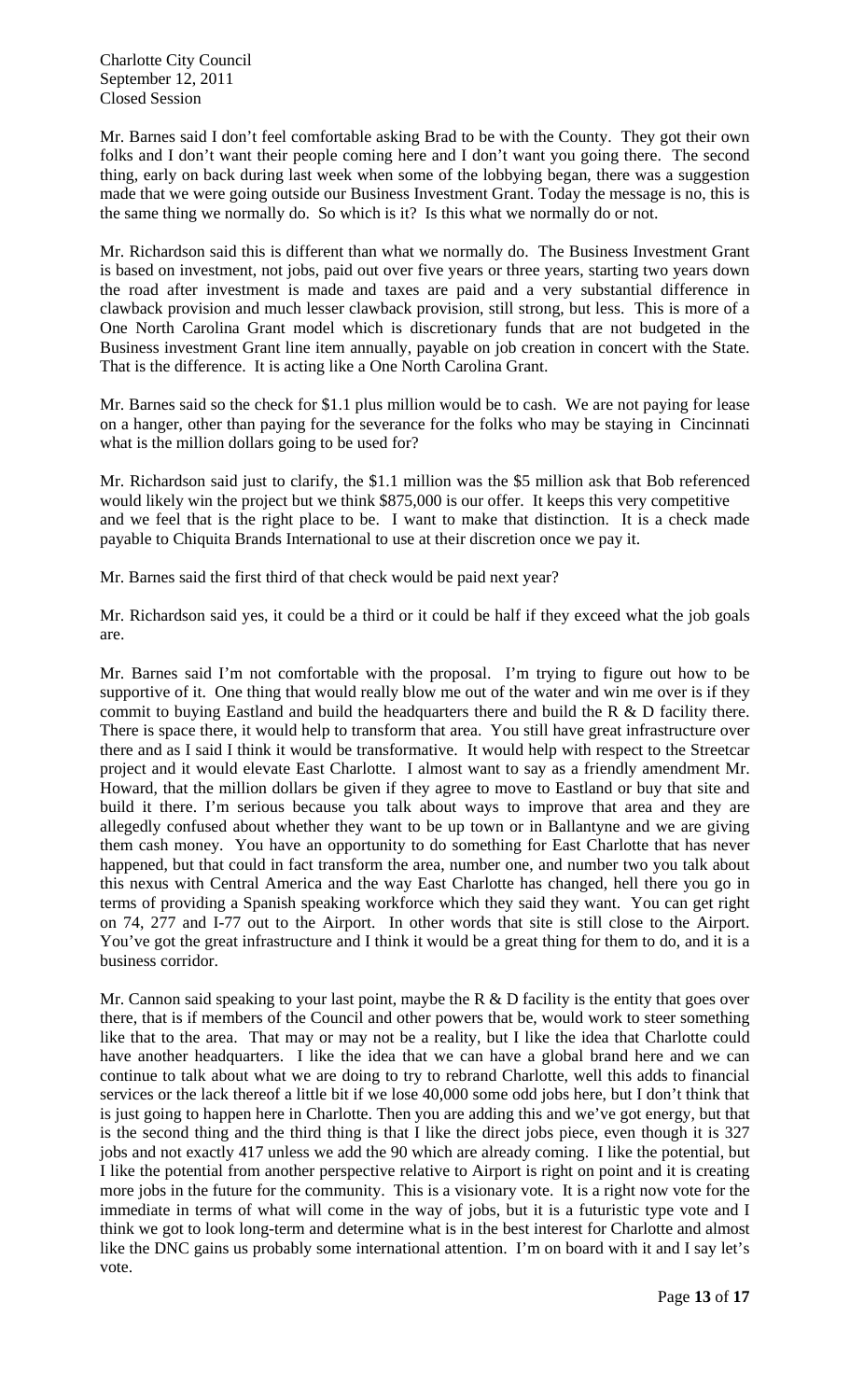Mayor Foxx said we've got people waiting downstairs. It is 7:30 and we were supposed to start at 7:00 so say whatever you want to say.

Ms. Kinsey said number one I had felt pressured into this and if we are ready to vote now I'm feeling pressure. I've been watching the clock and I started to say something at 7:00 but decided not to. If I feel pressured into it I tend to dig my heals in and say no. I'm trying to find a way to maybe do better and I may have to hold my nose and vote. The money, \$875,000 plus \$275,000 equals \$1,150,000, is that what we will be paying out over three years?

Mr. Richardson said no ma'am, you'll be likely be paying out no more than, if you approve this action, \$875,000 over the first three years, think of it likely in three payments of \$291,000, then you will pick up the Business Investment Grant payments from years four through nine.

Mr. Kinsey said so that is \$275,000 for a ten-year period? Mr. Richardson said \$275,000 over five.

Ms. Kinsey said a year.

Mr. Richardson said no, no \$291,000, \$291,000 \$291,000 roughly and then Business Investment Grant the next five years total \$275,000 roughly.

Ms. Kinsey said the whole thing is so, I don't like the precedent and I think it is confusing and I guarantee you when they come back for that  $R \& D$ , if indeed they come here, they are going to ask for more money. I agree with Michael, it would be very nice if the Chamber and other business groups would look at other areas in Charlotte, and I love uptown and I want businesses up there, but they never look anywhere but uptown and Ballantyne. Occasionally, University, but never West Side, East Side. It would be nice if they would help us out with that.

Mr. Peacock said I want to speak to one point that Patsy made regarding precedent. It really just leaves the policy question that is really before us, which I think at the end of the day what we are doing right now is changing the rules mid-stream. That is what we are talking about do as a policy making board, Manager Walton, if the grant is extended by the City and the County, obviously, this is a two-step process here, how does staff recommend that we amend our current policy that we have right now and this really goes to my other point that you were making Patsy, which is we don't have a policy right now like this that allows for something outside the box. We've got a lot of people that we've helped since 1998 and we heard from it last Monday with this program that didn't ask for this. There are a lot of big name companies, I know that each one is a little bit more unique. We've got those that are currently in the pipeline right now and I didn't ask that question, how many things the Chamber is working on right now, but this certainly will make news about how this deal got brought together. My concern is largely about the future here. These are relatively small numbers and I almost feel like as a Council, we talk a lot about flexibility and flexibility in the ordinances as it relates to trees, PCCO, giving flexibility to allow the economic development opportunity to shape itself, but right now as we stand, we really don't have any kind of flexibility to start openly negotiating like this. In fact they are just simply asking and maybe it is driven by the fact that Atlanta and Ohio and Florida are simply throwing themselves at them and offering all this cash. Quite frankly, we are playing poker here and heard Bob say that. That is my first set of questions Mr. Mayor. Manager Walton do you want to talk about the policy component here because you help us govern that. I don't know if you all have given any thought in the EED Department about if tonight the vote is to move forward, which I've moved from a no to a neutral back to somewhere between a no and a neutral at this moment.

Mr. Walton said whether to have a policy to deal with this precedent is a Council decision. If it's your interest in working with staff to develop, I'm not sure….

Mr. Peacock interrupted to say you all are not ready to alter the policy. You will wait for our guidance, right. I'm just confused and now we have to determine who qualifies for this and what is not. What is unique?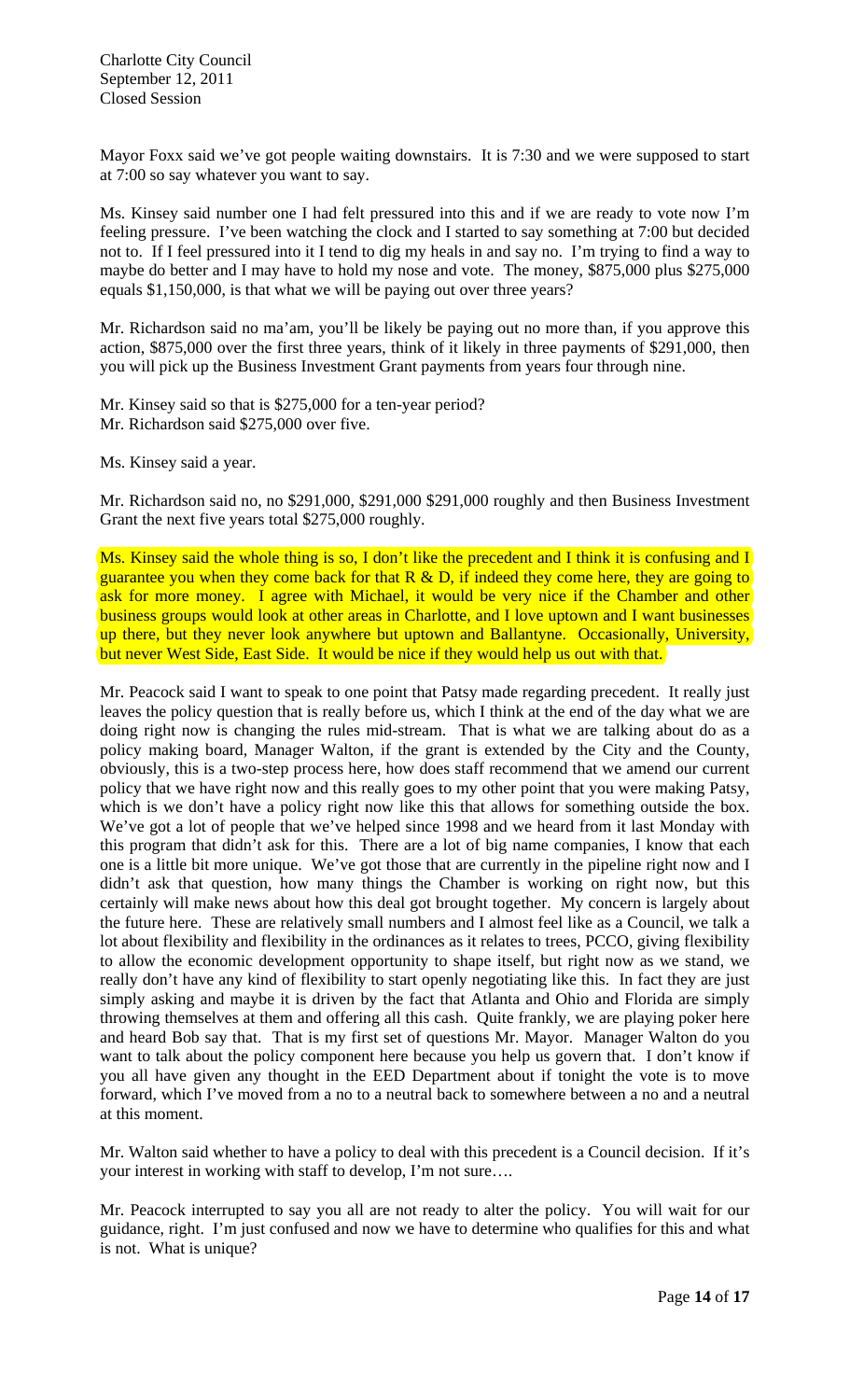Mr. Walton said the policy didn't change and we didn't initiate this. The policy hasn't changed but I think one reason we are recommending it is these are just extraordinary times and the margin of error is very, very slim. I think there is a psychology of recession that we are stuck in and with Bank of America, our psychology could really take a hit, so that is why we are recommending it to you. I think if you were on the Seattle trip when we went to lunch that very first thing and the first slide had the 15 logos of the 15 corporate headquarters and our slide would be much smaller than that. I think this is a fairly low price to pay to get a Fortune however many company to relocate and this is a global headquarters which even though we have several Fortune 500 companies, I don't know if any of them are quite as global as this one is. I think if you are interested in having a policy dealing with the deviations from the policy, we can help you to do that. We are not looking at it that way, we are looking at this as a one-time request that has been brought to us and if other things came that were outside the policy we would do that. If it became a trend then we would definitely need to figure out how to deal with it.

Mr. Peacock said I spent some time talking with their CFO and I don't think I got any information that anyone here has not received, but it is really starting to understand the math of the figure that Bob had given. \$27 million is what they are going to spend in this economy and it sounds as though that even though Cincinnati is our competition and I agree with Bob on that, they are talking about spending \$27 million and are really getting very serious about spending it somewhere, Boca Raton, Atlanta, or here and we are talking about a \$5 million package or a \$4.5 million package, is that what the CEO is going to take to their Board and how does that argument carry today? I just feel like there are some other economics of this that I'm not hearing. What I'm hearing is of course that our Airport is an enormous asset and very helpful to them. Our community and all the strengths that we have as it relates to that are extremely helpful. That brings me to my last point which is just the buying signs here. We are negotiating and they have chosen to negotiate in this manner. This is the first time that we've had anybody just come out and ask us bold face, for this as far as I could tell. I ask Brad to give me a chart of everybody we've had since 1998 and which one of those something was unique and it was usually somewhere between the 95 or 99 years, it was more on the business investment grant side that we were being creative, especially with Time Warner and how we laddered that out. Those things were unique, this is definitely unique from that standpoint, but these are the buying signs that I'm hearing. Number one, there have been four CEO's that have met with their CEO. That said is pretty effective sales and I'm proud that our City has done that. They are coming from Cincinnati, we know of another company from Cincinnati that moved here, we have an Arts and Science Council President from Cincinnati, things are feeling very comfortable here I think. I think if I'm negotiating and Mr. Dulin in the real estate world, I'm hearing buying signs that they've already put that out there so the R  $\&$  D information that I'm hearing, the economic development study that they have already commissioned. You heard Bob say that they don't normally do that for a prospect, but they are clearly wanting to know the thought that if we do move here how does this work for us. They've given a lot of signs I think from a poker standpoint that they have already shown a lot of their hand, so if we don't do anything and if we hold the line at \$3.5 million they are saying it is absolutely off. I heard that from the CFO right at the conclusion of the call. They weren't bluffing as far as it relates to what he said so I don't doubt what you have been told Brad, and I wanted to report to the Council my brief conversation with him, but they are definitely holding the line there. When I asked the question if they would take \$4 million or \$3.9 and I'm not saying that to be cheap, but what I'm saying is they are asking us for something that just falls outside the bounds and I think it needs to be thought about from that standpoint.

Mayor Foxx said we really need to say get off the pot or …

Mr. Howard said I was a little uncomfortable with us negotiating with a company directly, you talked to the CFO?

Mr. Peacock said no, I didn't negotiate with anybody, I was just trying to get information about \$27 million. Bob has cited \$27 million of carrying costs to bring their employees to here and my question to you is what is the math of a company spending \$27 million in this economy for us giving \$5 million or \$4.5 million.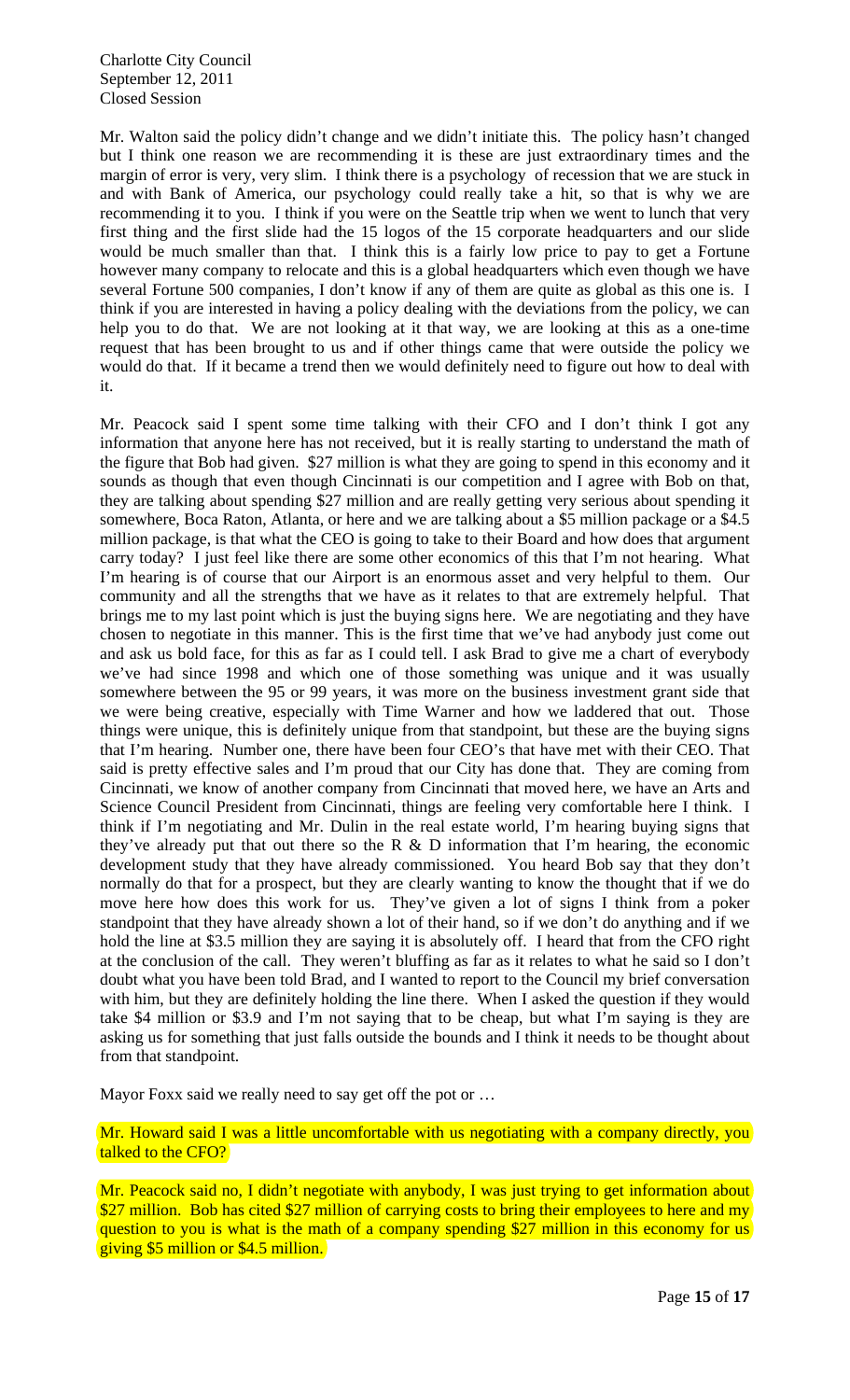Mr. Howard said the CFO of Chiquita?

Mr. Peacock said the CFO of Chiquita, yes. I didn't negotiate with anyone Mr. Howard. All I did was I took a phone call because the pressure has been on since Friday to talk about this. I'm getting phone calls from lots of people and relatively so. We all want to see good things happen. I'm with Mr. Barnes, we all want to see the jobs come here.

Mr. Howard said they told us this was confidential.

Mr. Peacock said this has not been confidential as it relates to outside this room.

Mayor Foxx said we've got to vote and we've got to decide and to me this is an issue of do we want this company, do we want to be in competition for this set of jobs or do we want to take ourselves off the table. If we do less than what the staff is recommending I think it is pretty clear the answer is going to be no. If we do what the staff is recommending, it is not as clear the answer is going to be yes. Do we want the jobs or don't we? That is really the question. I know we all want the jobs, but this is different than a typical deal.

Mr. Richardson said can I make one quick comment before you vote. The numbers have been moving around a lot. The motion up here is as Bob was talking, the \$4.5 million option. It is the \$3.5 million cash plus the grant. The other one that would win the project, according to Bob, is the \$1.1 million, which is not what we are recommending, but \$1.1 million, that gets you to \$5 Million. There has been \$3.5 million, \$4.5 million and \$5 million and I want to make sure that is what you are voting on is the \$4.5 option.

The Mayor said I think everybody gets that and also if we vote this down, it doesn't matter what the County does and it doesn't really matter what the State does. It is dead on arrival so that is what it is. Mr. Howard has made a motion to adopt this.

Mr. Cooksey said can you go back to the slide that shows the components of this where everything comes from?

Mr. Richardson said this is the \$5 million ask roughly.

Mr. Cooksey said put the slide that is the motion. So this is \$875,000 from the City over 3 based on jobs, \$875,000 from the County for three years based on jobs, \$1.75 million is a match from the State based on jobs. After that three years is over the five-year Business Standard Business Investment Grant kicks in, \$275,000 total City/County over the five years it is \$789,000 state money. So a company that had a net income of \$57 million last year and \$90 million in 2009 is looking for \$789,000 divided by 5 is \$121,000 per year in years four through nine, otherwise they don't come?

Mr. Richardson said in the Business Investment Grant scenario, they are looking for primarily the upfront ED Grant and the investment grant on the back end equals \$789,000 divided by five, roughly.

Mr. Cooksey said so for a company making \$57 million, \$90 million, etc. \$160,000 per year and I bring this up because when I had the original conversation on this, and I think we all did, they weren't asking for the Business Investment Grant, but they wanted the upfront to help with the move and that was the deviation from policy that was giving the heart burn. Then it came back with no, they want the moving costs for three years and then the Business Investment Grant which again I'm looking at \$160,000 per year for a company making \$57 million in 2010, \$90 million in 2009. I was hard pressed enough to help them make the case to help them with the relocating costs. I could see we are in difficult times and for all the items that have been said in favor of this, helps to diversify the economy, jobs and it is a big deal, but the other factor I heard was that if you want to talk about some publicity issues, because that usually comes up. Do we want to hear that another city got this, I heard from Bob that the competition is actually Cincinnati. It is not a question of do they go to Atlanta, or Boca Raton, it is a question of do they leave or not. If they don't leave it is not news so I'm not there yet. If we are voting I'm still a no as I'm still just not there yet. Is this a company worth breaking our process for? Am I